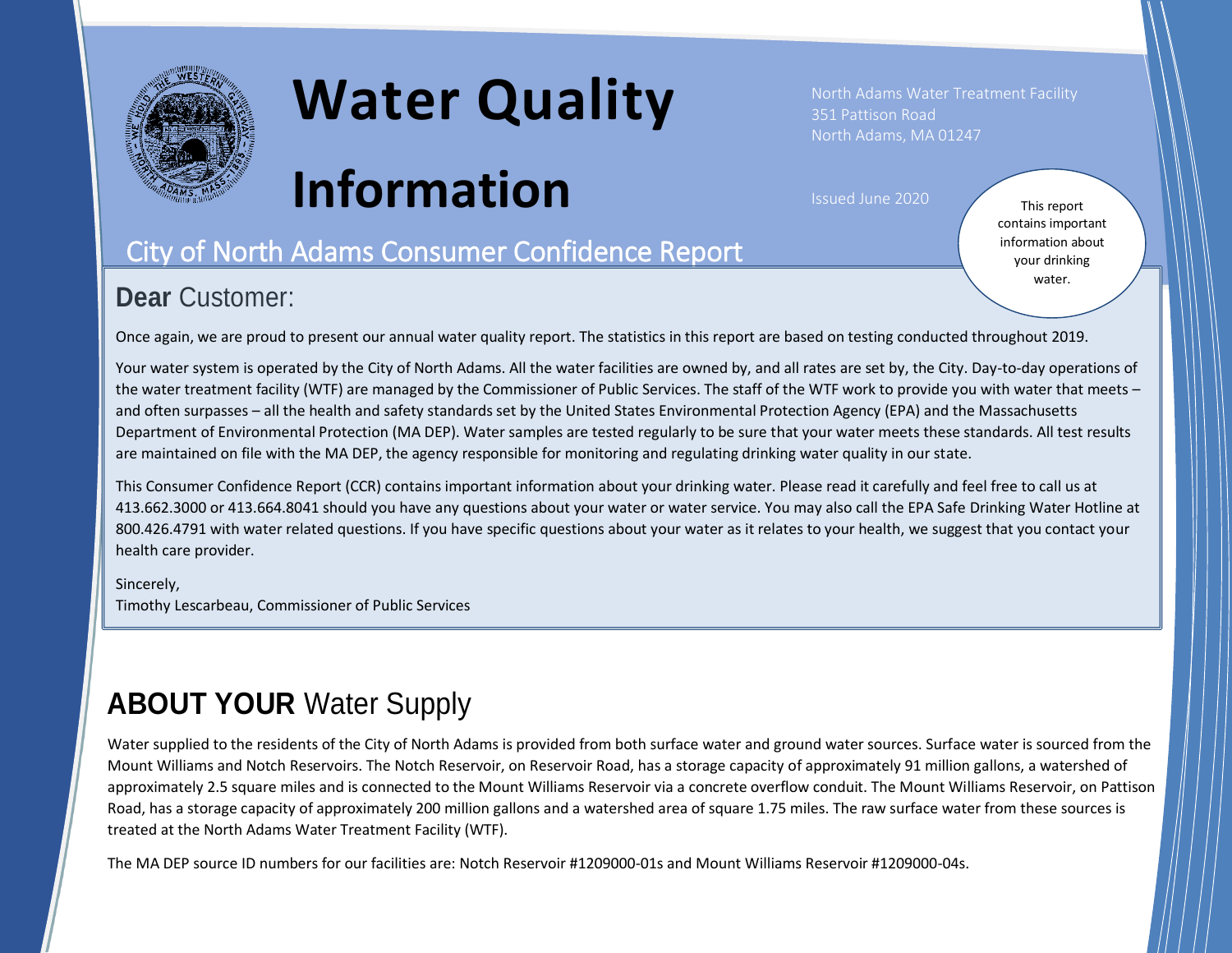# **SOURCE WATER** Protection

In 1996, Congress amended the Safe Drinking Water Act, creating the Source Water Assessment and Protection Program. Each state is required to identify and evaluate all sources of drinking water, assess the susceptibility of these sources to contamination and promote the protection of them.

The MA DEP has completed a Source Water Assessment and Protection (SWAP) report for the North Adams Water Department. A susceptibility ranking of "high" was assigned to the North Adams system using the information collected during the assessment by the DEP. If a system is rated highly susceptible for a contaminant category, it does not mean a customer is, or will be, consuming contaminated drinking water. The rating reflects the potential for contamination of source water, not the existence of contamination. The complete SWAP report is available from the City by contacting Timothy Lescarbeau, Commissioner of Public Services, at 413.662.3000 or from the MA DEP's Springfield Regional Office by contacting Kim Longridge at 413.755.2215.

## **HEALTH** Note

Some people may be more vulnerable to contaminants in drinking water than the general population. Immuno-compromised persons, such as persons with cancer undergoing chemotherapy, persons who have undergone organ transplants, people with HIV/AIDS or other immune system disorders, some elderly, and infants can be particularly at risk from infections. These people should seek advice about drinking water from their health care providers. EPA/CDC guidelines on appropriate means to lessen the risk of infections by Cryptosporidium and other microbial contaminants are available from the Safe Drinking Water Hotline at 800.426.7491.

## **ADDITIONAL** Information

We are required to monitor your drinking water for specific contaminants on a regular basis. Results of regular monitoring are an indicator of whether or not our drinking water meets health standards. If you would like more detailed information about your water, please contact Timothy Lescarbeau, Commissioner of Public Services, at 413.662.3000. Residents may also inquire about water system issues by attending the North Adams City Council meetings, which are held at City Hall on the second and fourth Tuesday of each month. For additional information, contact the City Clerk at 413.662.3000.

| Action Level (AL): The concentration of a contaminant which,    | Maximum Residual Disinfectant Level (MRDL): The highest        | ppb: One-part substance per billion parts water or                    |
|-----------------------------------------------------------------|----------------------------------------------------------------|-----------------------------------------------------------------------|
| if exceeded, triggers treatment or other requirements which a   | level of disinfectant allowed in drinking water. There is      | micrograms per liter.                                                 |
| water system must follow.                                       | convincing evidence that the addition of a disinfectant is     | ppm: One-part substance per million parts water or milligrams         |
| Maximum Contaminant Level (MCL): The highest level of a         | necessary for control of microbial contaminants.               | per liter.                                                            |
| contaminant that is allowed in drinking water. MCLs are set as  | <b>Maximum Residual Disinfectant Level Goal (MRDLG):</b> The   | <b>Treatment Technique (TT):</b> A required process intended to       |
| close to the MCLGs as feasible using the best available         | level of a drinking water disinfectant below which there is no | reduce the level of a contaminant in the water.                       |
| treatment technology.                                           | known or expected risk to health. MRDLGs do not reflect the    | Turbidity: A measure of the cloudiness of water. Turbidity is         |
| Maximum Contaminant Level Goal (MCLG): The level of a           | benefits of the use of disinfectants to control microbial      | monitored because it is a good indicator of the effectiveness         |
| contaminant in drinking water below which there is no known     | contamination.                                                 | of the filtration system.                                             |
| or expected risk to health. MCLGs allow for a margin of safety. | NA: Not applicable.                                            | >: This means "greater than."                                         |
| Minimum Reporting Limit (MRL): Highest level before             | NTU: Nephelometric Turbidity Unit.                             | <: This means "less than."                                            |
| reporting is required.                                          | Picocuries per liter (pCi/L): Measure of radioactivity.        | 90 <sup>th</sup> Percentile: Nine out of every ten homes sampled were |
|                                                                 |                                                                | below this level.                                                     |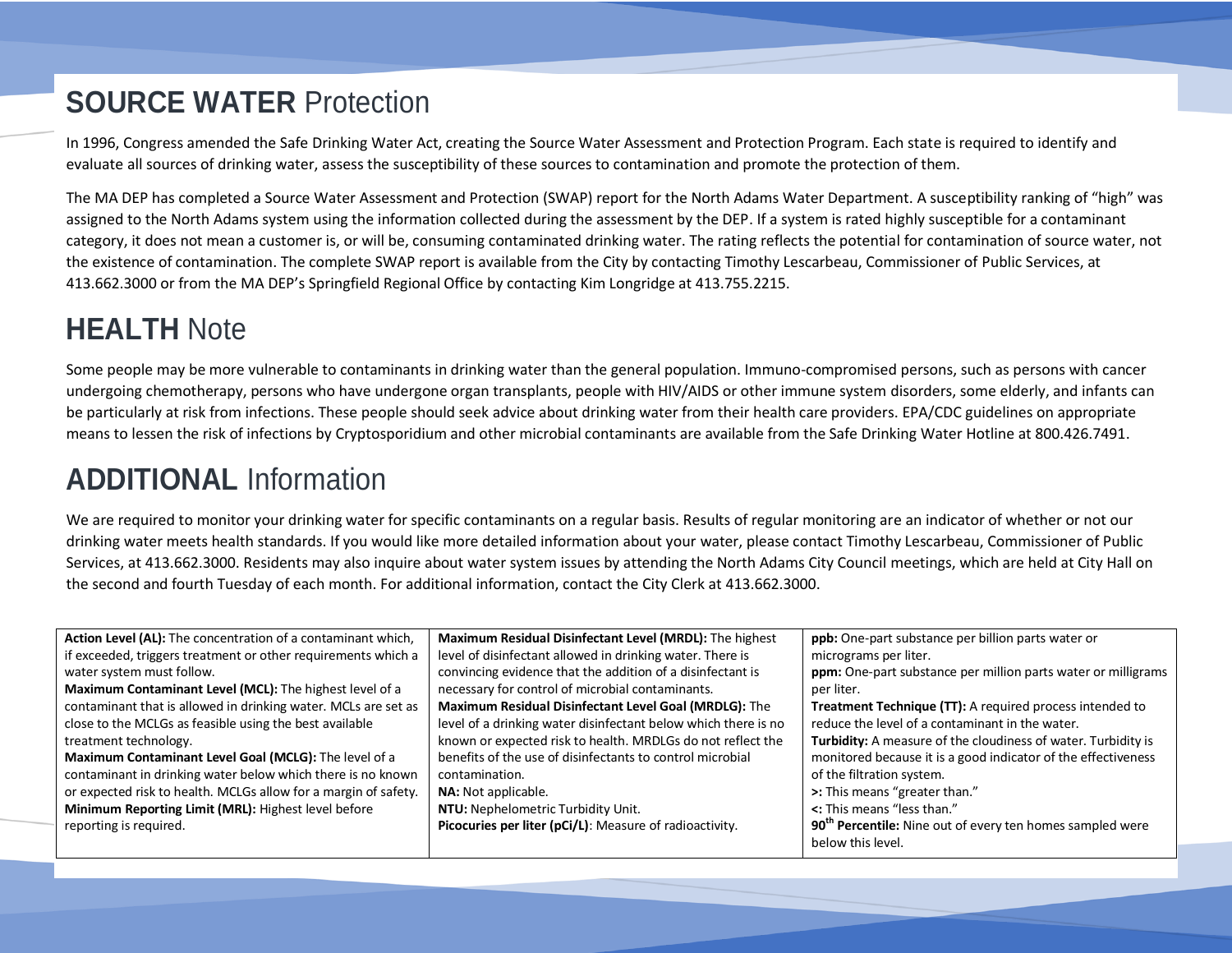#### **CROSS** Connection Inspection and Backflow Prevention Program

Cross connections are potentially hazardous situations for a public or private potable water supply and a source of potable water contamination. A cross connection is any potential or actual physical connection between a potable water supply and any source through which it is possible to introduce any substance (such as gasoline, soap, gray water, or an industrial chemical) other than potable water to the water supply. Common cross connection scenarios are a garden hose whose spout is submerged in a bucket of soapy water or connected to a spray bottle of weed killer.

The City of North Adams is not currently required to survey residential properties for cross connections. However, residential properties still may have potential or actual cross connections, most commonly involving outdoor faucets, hot tubs and swimming pools. All faucets to which hoses attach must have a hose bib vacuum breaker to prevent back siphonage. To obtain a copy of the Massachusetts regulations regarding cross connections (310 CMR 22.22), or for any further information regarding cross connections, please contact the MA DEP Western Regional Office at 413.784.1100.

#### **BOTTLED** WATER or Tap Water? (Potential Sources of Contamination)

Sources of drinking water, both tap and bottled water, include rivers, lakes, streams, ponds, reservoirs, springs, and wells. As water travels over land or underground, it dissolves naturally occurring minerals, and in some cases, radioactive materials, and can pick up substances resulting from the presence of animals or from human activity. Contaminants that may be present in source water include:

- **Microbial contaminants** such as viruses and bacteria, which may come from sewage treatment plants, septic systems, agricultural livestock operations, and wildlife.
- **Inorganic contaminants** such as salts and metals, which can be naturally occurring or result from urban stormwater runoff, wastewater discharges, and farming.
- **Pesticides and herbicides** which may come from a variety of sources such as agriculture, urban stormwater runoff, and residential uses.
- **Organic chemical contaminants** including synthetic and volatile organic chemicals, which are by-products of industrial processes, gas stations, urban stormwater runoff, and septic systems.
- **Radioactive contaminants** which can be naturally occurring or be the result of oil and gas production from mining activities.

In order to ensure that tap water is safe to drink, the Department of Environmental Protection (MA DEP) and U. S. Environmental Protection Agency (EPA) prescribe regulations that limit the amount of certain contaminants in water provided by public water systems. The Food and Drug Administration (FDA) and Massachusetts Department of Public Health (DPH) regulations establish limits for contaminants in bottled water that must provide the same protection for public health. All drinking water, including bottled water, may reasonably be expected to contain at least small amounts of some contaminants. The presence of contaminants does not necessarily indicate that water poses a health risk. More information about contaminants and potential health effects can be obtained by calling the EPA's Safe Drinking Water Hotline at 800.426.4791.